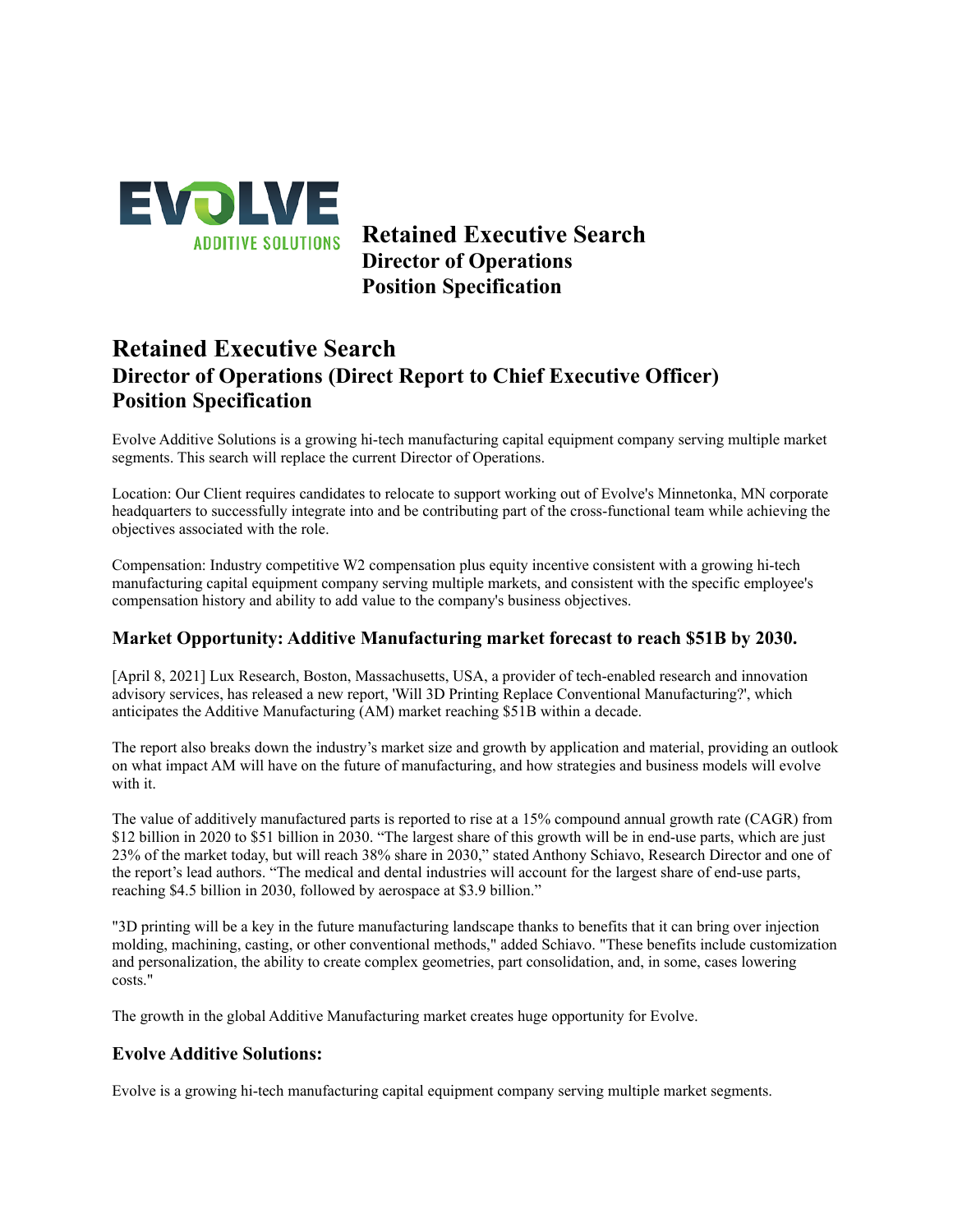## **The Opportunity: Director of Operations**

The Director of Operations is a high-visibility mission critical role. Evolve's corporate headquarters is located in Minnetonka, Minnesota, the Director of Operations is responsible for leading all aspects of the company's capital equipment manufacturing and operations activities. The position will report directly to Evolve's Chief Executive Officer.

The Director of Operations serves as an Executive Committee member responsible for strategic leadership. This individual will develop and implement strategic operational strategies that align the company to new business growth while improving existing operational effectiveness. Focus areas include meeting business plan requirements and improving operational effectiveness especially in planning for future growth, reducing cost of goods sold, improving product quality and efficiency, and meeting all established regulatory compliance  $\&$  safety requirements.

#### **Position Profile**

The Director of Operations will utilize their proven senior management experience in Evolve's highly dynamic setting. Your organizational, communication, and leadership skills are second to none and you enjoy developing solutions that push innovative boundaries. You will work closely with executives to strategize and develop long-term plans that usher in new levels of productivity and success.

#### **Essential Skills, Duties and Responsibilities include the following:**

- Supervises and leads the Operations Team.
- Oversee day-to-day company operations, service, and information technology.
- Define and implement operations strategy, structure, and processes.
- Manage the quarterly and annual budgeting process and P&L responsibilities.
- Monitor performance to proactively identify efficiency issues and propose solutions.
- Maintain a working knowledge of all phases of operations.
- Develop strategic planning for the direction and control.
- Formulate long-term objectives and standards of performance for the department.
- Assure that department achieves objectives and project completion within budget and time frame.
- Be a student of current industry trends, ensuring the company maintains and expands its technology leadership position.
- Motivate staff and provide technical direction and guidance, as well as hands-on project management, recognizing the role as that of both manager and support resource / mentor.
- Interview, hire, train, and mentor the operations team. Acquire necessary resources to meet scheduled commitments.
- Lead definition of operations, manufacturing, service, and information technology strategy
- Select, contract, and manage suppliers and own quality, cost, and lead-time of purchased material.
- Establish and maintain Bill of Material, purchasing, and change order process.
- Manage inventory, assembly, logistics, and facility operations.
- Manage health, safety, and environment.
- Establish and continuously improve Manufacturing, Facilities, and HSE processes
- Select and implement ERP and other core Operations-IT solutions
- Recruit and supervise internal resources, develop their professional competence, and maximize their business contribution.
- Select, contract, and manage service providers.
- Plan, justify, and execute capital projects.
- Support Sales by providing lead time guidance and on-time delivery of hardware, materials, and on-going service and support. Support the order to cash system by providing and maintaining an IT and ERP infrastructure.
- Support product and technology development activities by providing key insights, defining requirements, and providing resources.
- Perform assembly, testing, and facility improvement and maintenance tasks.
- Define architectures and roadmaps, manufacturing strategies, department schedules, budgets, business processes and KPI's, and supervise corrective and preventive action.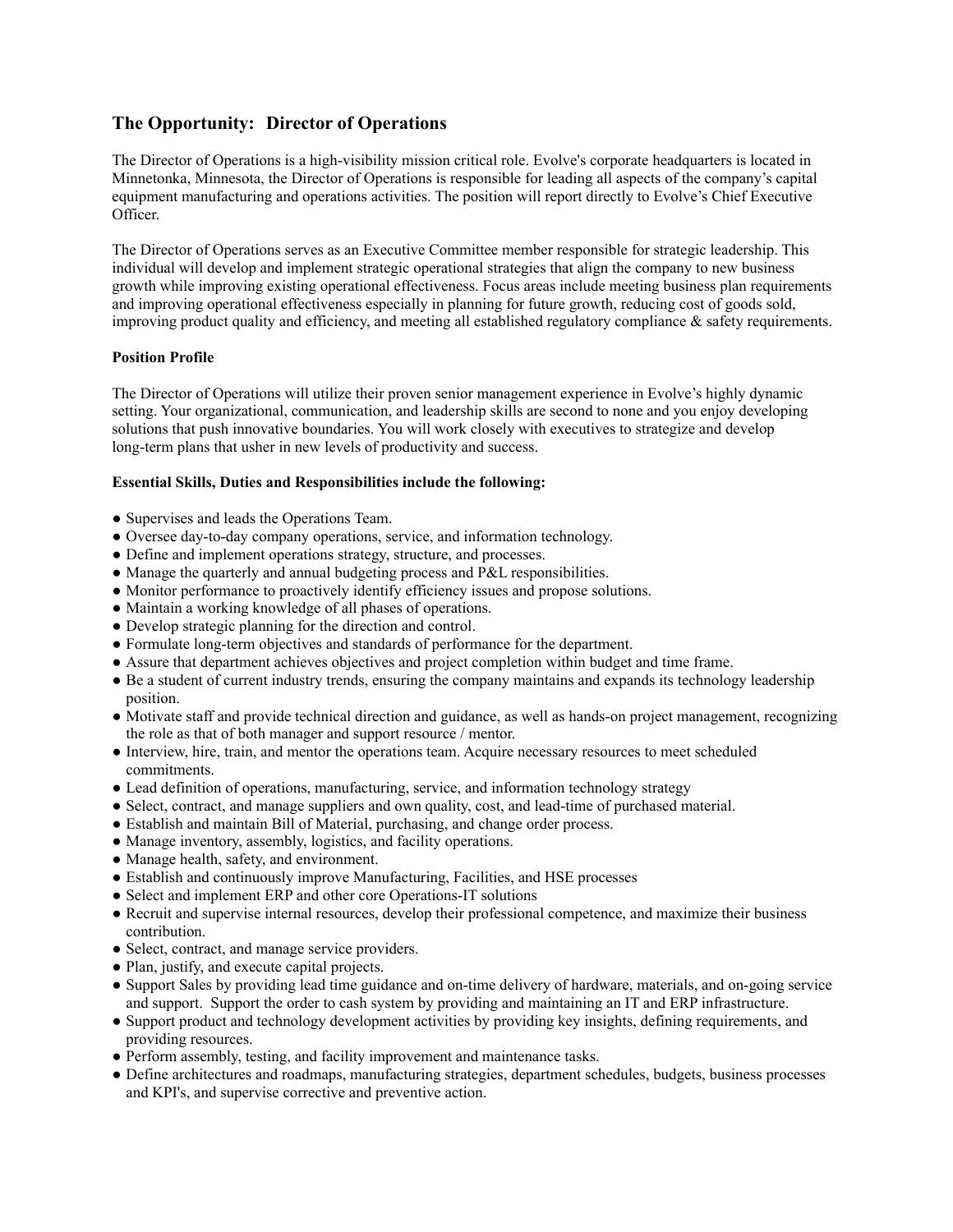In this role, you will contribute to transforming the global manufacturing industry and working on the world's most advanced manufacturing technology and bringing it into mainstream production manufacturing. This executive works cross-functionally with Evolve's executives, peers, subordinates, customers, analysts, and key opinion leaders daily to ideate, support, strategize, implement, and guide business growth from an operations perspective.

The ideal candidate must be very comfortable with a hands-on, multi-dimensional, high-visibility, leadership role demanding high levels of cross-functional, executive, customer and industry stakeholder interaction. Evolve is looking for a well-balanced business and execution leader who will thrive in this fast-paced, highly-collaborative, team-oriented environment. This person must be flexible to the dynamic nature of Evolve's business demands and must be a strong agent for positive change. This type of challenge is a selling point for the right individual, who can appreciate the magnitude of this breakout opportunity.

#### **The following characteristics and experience will describe the successful candidate:**

- The ideal candidate must possess at least 7 10-years' experience leading manufacturing of capital equipment incorporating new core technology and including successful volume scaling greater than 3x.
- Must possess at least 5-years' experience in an Operations role in an ISO-certified manufacturing organization, with substantial accomplishments in business process improvement.
- Must possess at least 5-years' experience outsourcing and managing suppliers of electromechanical assemblies with significant achievements in quality, cost, and lead-time improvement.
- Must possess at least 5-years' experience supervising teams of more than 5 full-time direct employees.
- Must possess experience justifying and implementing successfully capital projects greater than \$250K.
- Must possess advanced skills in contracts, ERP system implementation, Lean manufacturing, and structured problem-solving frameworks such as Six Sigma or 8D.
- Possesses familiarity with:
	- o Phase-gate Product Development and Introduction processes.
	- o Engineering change order process and control.
	- o International transport and logistics.
	- o UL, CSA, CE and other product-safety certifications.
	- o Typical manufacturing processes, materials, and Engineering standards and conventions.
	- o Process Development Engineering.
- Possesses a proven track record as a team leader with an understanding of management practices.
- Possesses demonstrated project and budget management skills.
- Possesses strong business acumen with a broad understanding of fundamental business principles.
- Possesses analytical problem-solving skills with an impeccable attention to detail.
- Possesses ability to set overall strategy and drive process improvement.
- Possesses excellent oral and written communication skills. Able to inspire and keep effective working relationships with employee and partners.
- Possesses strong interpersonal skills with ability to collaborate and build a consensus in a high-pressure environment.
- Is authorized to work in the United States and without travel restrictions.
- Position requires candidates to relocate to support working out of Evolvet's Central Time Zone corporate headquarters to successfully integrate into and be contributing part of the cross-functional team while achieving the objectives associated with the role.
- Possesses a BS or equivalent academic grounding.

#### **Differentiating Characteristics:**

- MBA, MS, or higher education
- Professional certifications
- Additional experience and skills, especially:
	- o Web handling
- o Chemical safety
- o Polymer processing
- o Facility acquisition
- o Plastics manufacturing
- 
- o Electronics manufacturing
- o Mechatronics
- o Machine vision
- o Process or motion control software
- o Specialized fabrication processes
- **For more information please contact: Michael A. Rothstein ∙ Managing Principal (**[bio](http://www.executive-advantage.com/leadership-team-michael-rothstein.html)**)**